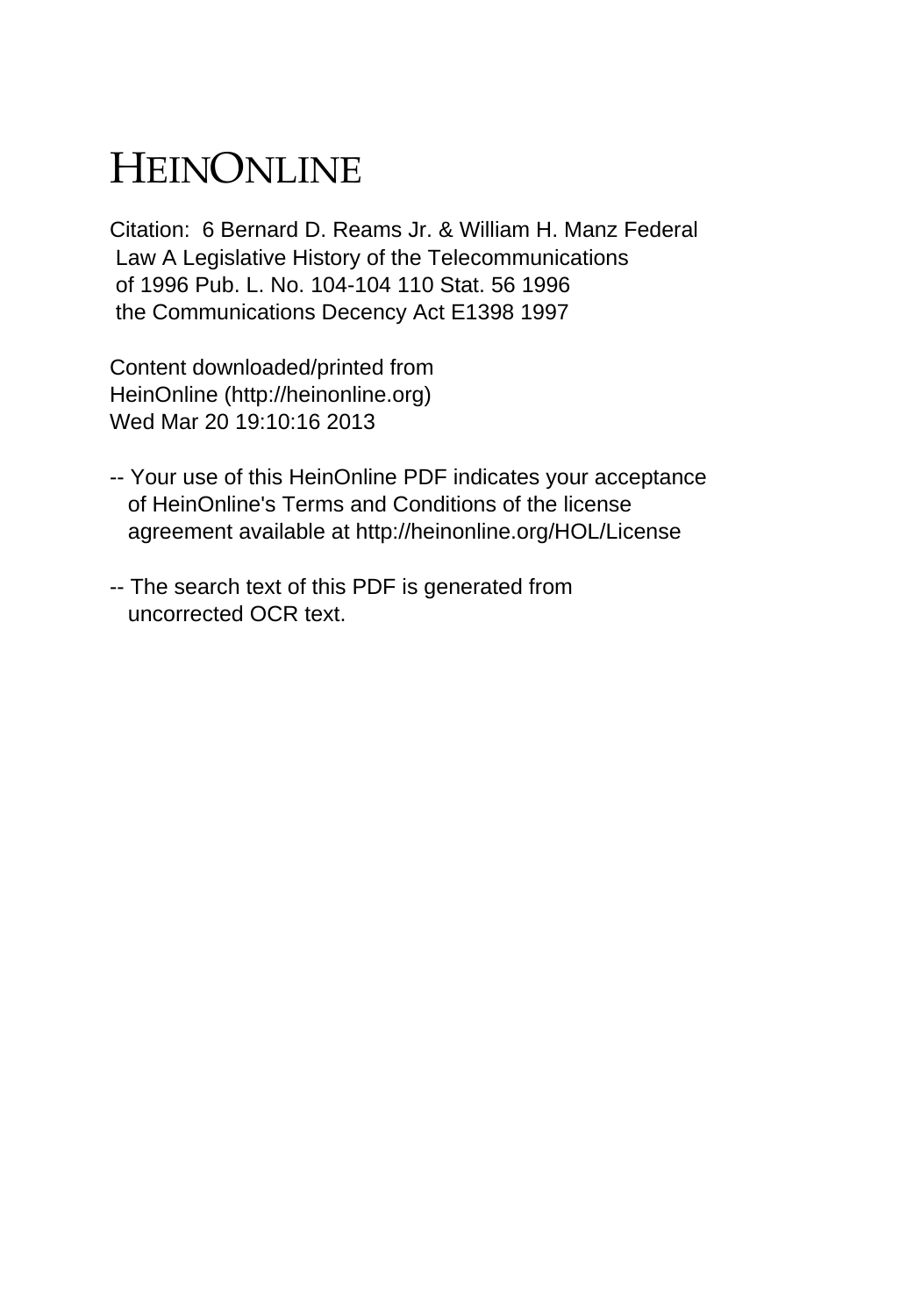nza thora in a w ill there is a view I would where were to so with the House to join the in-<br>like any colleagues in the House to join me in<br>honoring and thanking GAP for both its important: role as a defender of our precious envient and as an example gr **saroota** orga nization. As we quickly approach the 21st centhesister no we spring uppressed the state and<br>tury, use must be careful not to forget the imour world. Global Action Plan serves as a perfect reminder to us all of that fact.

NATIONAL COMMUNICATIONS COM-PETITION AND INFORMATION IN-<br>FRASTRUCTURE ACT OF 1994

**SPEECH OF** 

## HON. WILLIAM J. HUGHES OP NEW JERSEY

IN THE HOUSE OF REPRESENTATIVES Tuesday, June 28, 1994

Mr. HUGHES. Mr. Speaker, I rise in support of H.R. 3838, the Telephone/Cable Communications Competition and Infrastructure Act of 1994. I would like to commend my collea<br>Chairman Diwaeu. Chairman MARKEY agu -<br>and Chairman BROOKS for the excellent work they have done with respect to facilitating this As a result of their diligence, we have the op-<br>portunity-by passing H.R. 3636-to ensure that America rangins on the path toward ax-<br>strategies on the path toward ax-<br>cellence in the international telecommunications marketola

Undoubtedly, the technology that American<br>telecommunications companies have developed to date-and have the potential to develop in the future-is tremendous. At this juncture our challenge is to create an environ-<br>ment in which these companies may flourish and achieve even more sophisticated technological advances teading to the establishment of the national information superhighway.<br>
: H.R. 3636 will assist us in facing this chal-

lenge by promoting the creation of a national communications and information infrastructure. This measure will enable the American te communications. Industry to remain on the cut-<br>ting edge of the technological adventuments<br>fueling the communications in determined function<br>couraging the development of state-of-the-art communication services and technologies<br>through competition. Of equal importance, this<br>bill establishes provisions to safeguard ratepayers and competitors from potential anti-<br>competitive abuses and preserves as well as enhances universal service.<br>Essantially, H.R. 3636 will eliminate the line

of business prohibitions that currently ban or<br>limit the ability of telephone companies, cable<br>companies as well as other telecommunication service providers from competing in each athers bu

That is, H.R. 3636 will promote competition<br>in the local telephone market by requiring that local telephone companies allow competitors equal access to their networks. Local tele phone companies generally could be required<br>to provide space at their facilities for competitors to place equipment with which to connect the telephone companies' networks.<br>Moreover, the local telephone compa-

must ensure that such connections provide full reperability between their phone system<br>their competitors' systems. The bill also inter and requires tong-distance networks and cellular companies to allow other parties to use their

switches and transmission equipment for their ting businesses.

It is important to note that this bill preserves<br>State and local governments' rights to regulate telephone companies to the extent nec isary for public safety, consumer protection and to ensure that intrastate rates are reasonable. However, these governing bodies would be<br>prevented from imposing any franchise, license or other fee that discriminates against potential correctitors.

One of the most significant aspects of H.R.<br>3636 is the Federal-State Joint Review Board it establishes to recommend to the Federal Communications Commission [FCC] and the State utility commissions specific action necry to preserve and enhance universal access for consumers. This inint-board will define the nature and extent of services encompassed within a telephone company's universal service oblination. Moreover, the board's will ensure that as technologic vation and compatition are introduced into the local telephone market, the policy of universal access to basic telephone service at affordable rates is preserved.

As in the local telephone industry. H.R. 3636 will promote and accelerate competition to the cable television industry by permitting telephone companies to compete in the offering of video programming. Essentially, the bill eliminates the cross-ownership restrictions established in the 1984 Cable Act. Therefore,<br>pursuant to H.R. 3636, local telephone compawill be perthrough separate affiliates mitted to provide cable services in their own service areas. This increase in competition will, in turn, provide a strong incentive for the<br>local talephone companies to invest in and upgrade their information networks

Another safeguard against the optential for anticompetitive behavior is the establishment<br>of the video-platform. Pursuant to H.R. 3636. those telephone companies that offer services in their nun service areas would be required to establish a video platform upon which to offer their video programming. Telephone companies, on a nondiscriminatory basis, must allow other providers to offer video<br>programming to subscribers utilizing the same eo platform

I urge my colleagues to support H.R. 3636. This measure is a procompetitive,<br>proconsumer bill which will enable America to remain at the forefront of the rapidly developing information superhighway while ensuring<br>quality and affordable services for American ~<br>CONSUI ners

TRIBUTE TO COL. RONALD J. RAKOWSKY

## HON. STEVEN SCHIFF OF NEW MEXICO

IN THE HOUSE OF REPRESENTATIVES

Thursday, June 30, 1994

Mr. SCHIFF, Mr. Speaker, I would like to bring to your attention today the exemplary<br>work and splendid public service of one of our country's outstanding military men, Col. Ronaid J. Rakowsky, the staff judge advocate for<br>the Air Reserve Personnel Center, Deriver, CO. Colonel Rakowsky will be retiring after an especially distinguished military career on October 1, 1994.

Colonel Rakowsky entered active duty August 15, 1970, at MacDill Air Force Base, FL. His assignments include Clark AB, Republic of<br>Philippines; Air Force Military Personnel Center, Randolph AFB, TX; March AFB, CA; Chief<br>Personnel Law Branch, General Law Division. Office of the Judge Advocate General; Chief<br>Legislative Division, Office of the Judge Advocate General: Associate Director of Civil Law. Office of the Judge Advocate General; Chief Preventive Law and Legal Aid Group, Office of the Judge Advocate General; and his current position as Staff Judge Advocate, Air Reserve Personnel Center, which he assumed May 14, 1988

He attained a bachelor of arts degree from Denison University, Granville, OH, in 1966 and<br>a juris doctor in 1969 at Case Western Reserve University School of Law, Cleveland, OH. He is a graduate of the Air War College,<br>the Industrial College of the Armed Forces and the Air Command and Staff College. Colo-<br>net Rakowsky is admitted to practice before<br>the Supreme Court of the United States, the United States Court of Military Appeals, and<br>the Supreme Courts of Ohio, Florida, and Colorado

Since the spring of 1988, Colonel Rakowsky has been intimately involved in designing, per-<br>fecting, and implementing plans for peacetime training and wartime mobilization of the mobilization assets of the U.S. Air Force, During Operation Desert Shield/Storm, he was instru mental in supplying backfill Air Force Reserve<br>and Air National Guard Judge Advocates and paralegals to active duty Air Force bases in the continental United States whose personnel assets had been projected forward for use in the area of operations for the Persian Gulf conflict. These Reserve and Guard personnel<br>saw to it that quality essential services were available at all Air Force bases during the op erations.

atons:<br>Colonel Rakowsky's military decorations include the Meritoria is Service Medal with three oak leaf clusters, the Air Force Commendation Medal, the Air Force Achievement Medal, and<br>the Humanitarian Service Medal with two de-

vices.<br>Mr. Speaker, I ask that you join me, our col-<br>leagues, and Colonel Rakowsky's many<br>friends in saluting the distinguished officer's many years of selfless service to the United States of America, I know our Nation, his wife Marge, his daughter Catherine, and his son Robert, are extremely proud of his accom-<br>pishments. It is fitting that the House of Representatives pays tribute to him today

> DEPARTMENT OF DEFENSE APPROPRIATIONS ACT 1995

## SPEECH OF HON. RICK LAZIO OF NEW YORK

IN THE HOUSE OF REPRESENTATIVES Wednesday, June 29, 1994

House in Committee of the The House on the State of the Union had under<br>consideration the bill (H.R. 4650) making ap-<br>propriations for the Department of Defense for the fiscal year ending September 30, 1995. and for other purposes:

Mr. LAZIO. Mr. Chairman, today, we voted<br>on a complex and chailenging bill that set<br>funding levels for our Nation's defense. Yet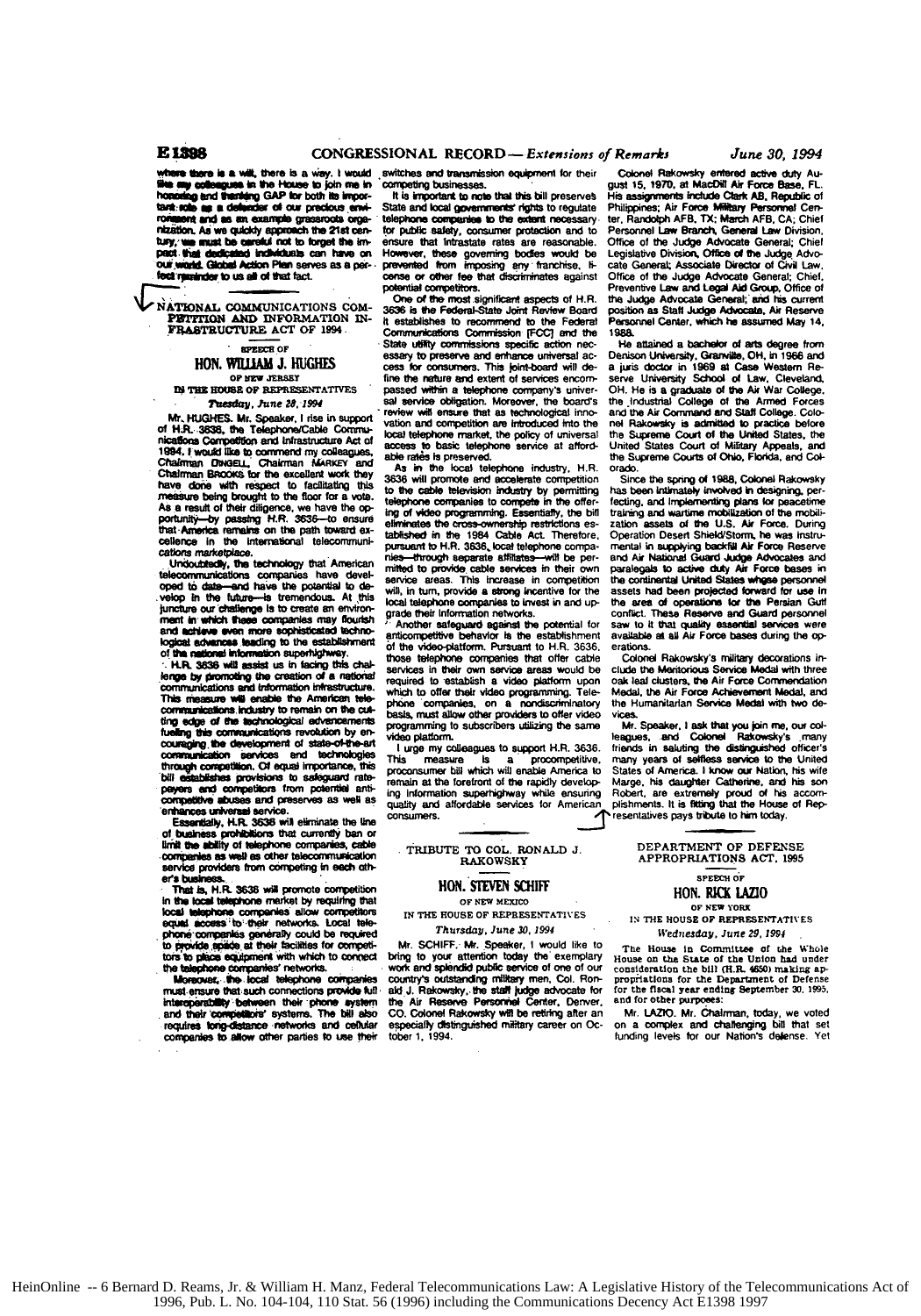Document No. **157**